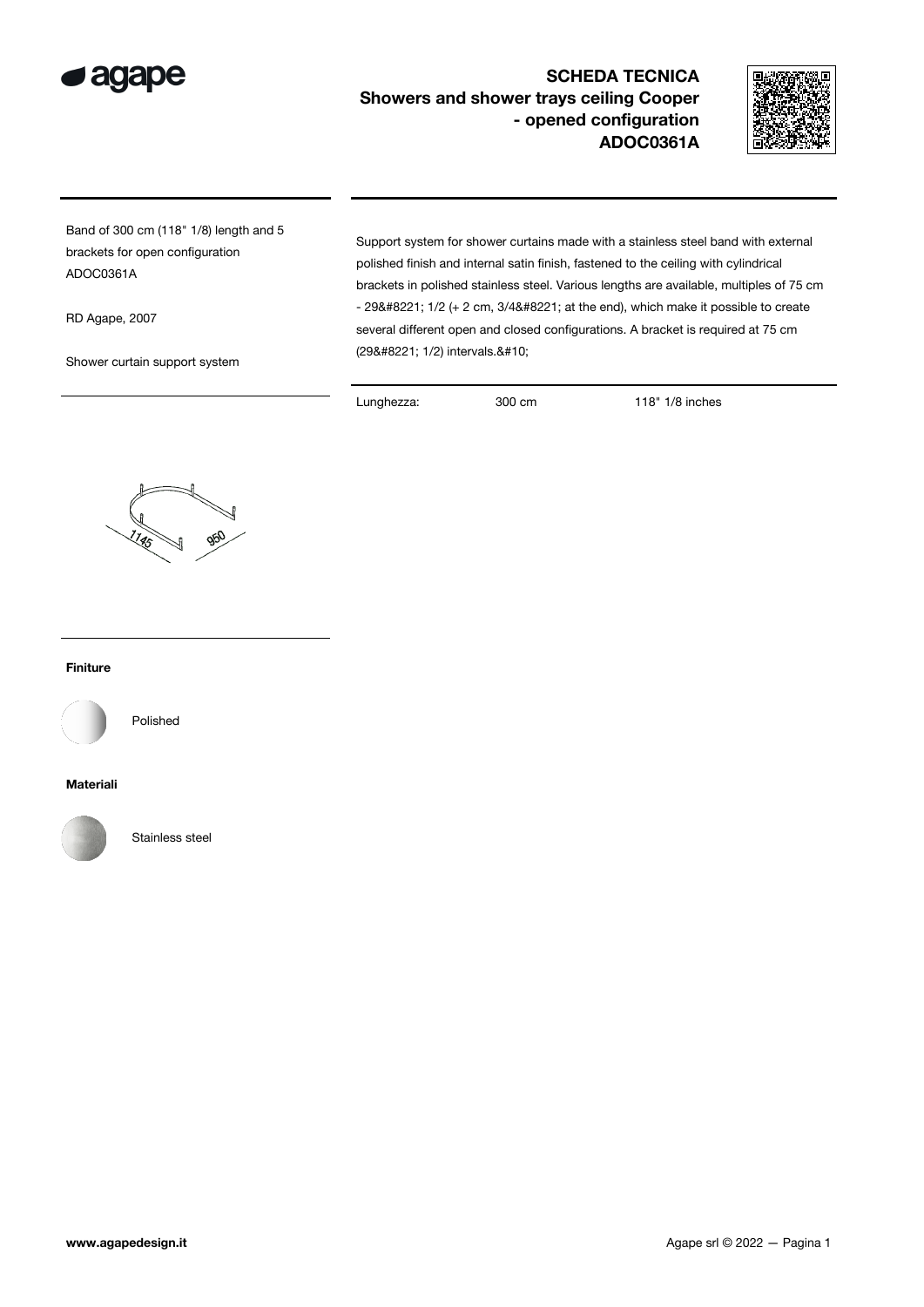

SCHEDA TECNICA Showers and shower trays ceiling Cooper opened configuration ADOC0361A



Example of possible use.Each configuration can be modified depending to your needs.

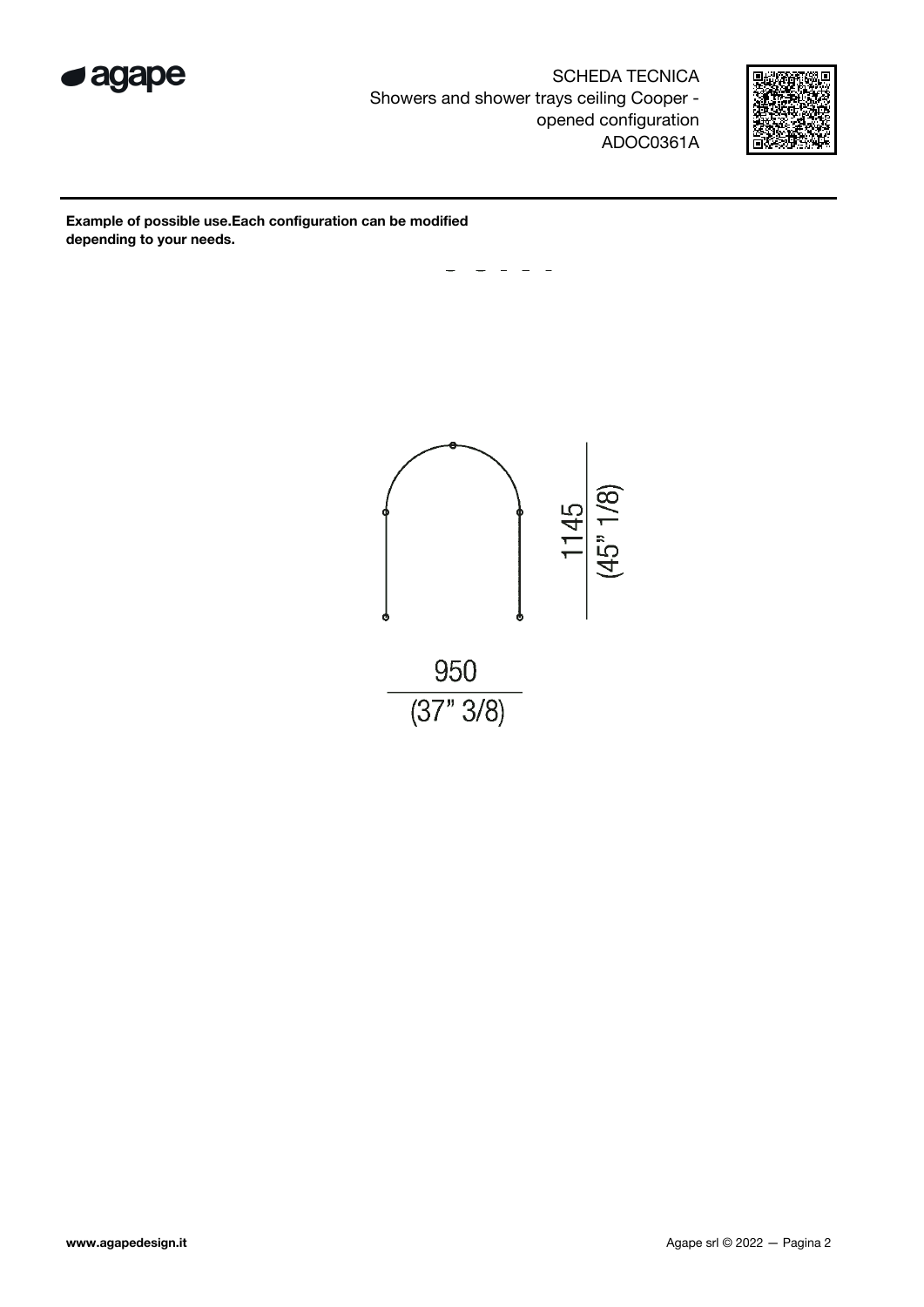

SCHEDA TECNICA Showers and shower trays ceiling Cooper - opened configuration ADOC0361A



Example of possible use.Each configuration can be modified depending to your needs.